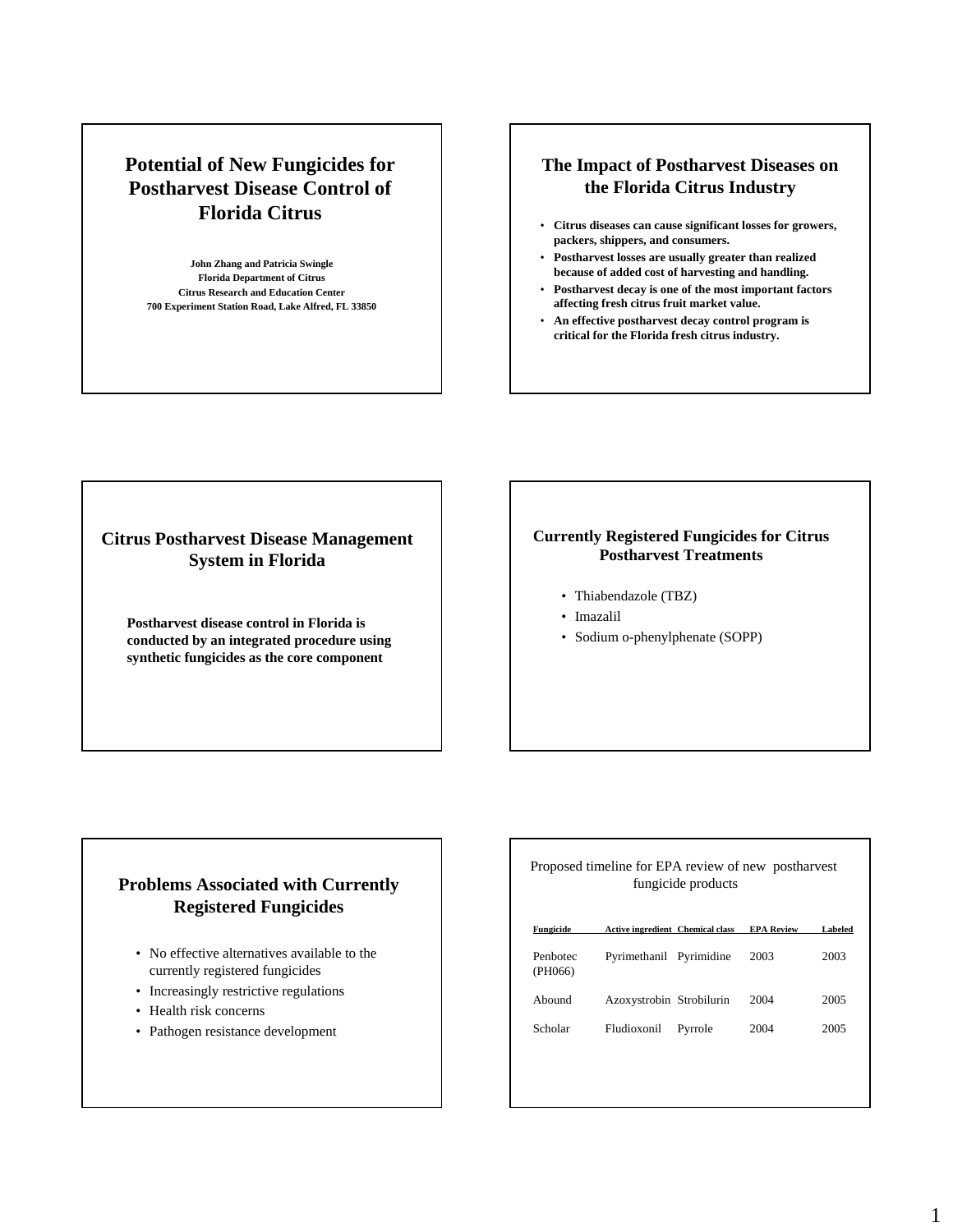#### **Evaluation of Abound and Scholar for Postharvest Disease Control of Florida Citrus**

- **The two compounds were tested against different pathogens** *in vitro***.**
- **The two compounds were also tested** *in vivo* **using a dip method, and simulated commercial packingline application and drench systems.**





**Evaluation of Abound and Scholar on Mycelial Growth of** *Penicillium digitatum* **and** *Diplodia natalensis in vitro*

# **Materials and Methods**

- *D. natalensis* D-11 and *P. digitatum* PD-9 were used in the tests.
- Scholar or Abound was incorporated into PDA at different concentrations.
- Fungal mycelial plugs were transferred onto fungicide amended medium, and incubated at 25C.
- Fungal colony diameters were recorded daily to determine the inhibitory activities of fungicides against the pathogens.

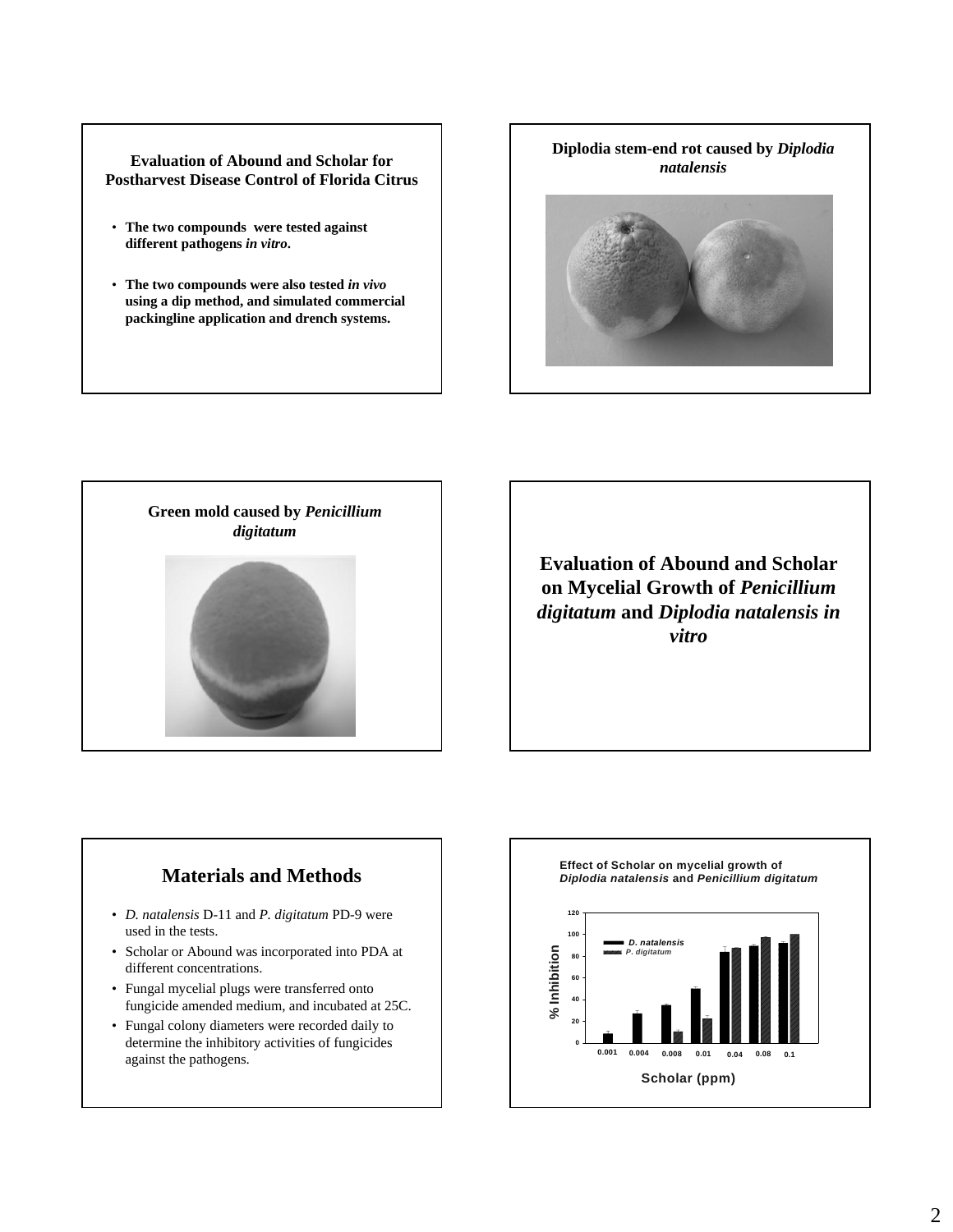



**Evaluation of Abound, Penbotec and Scholar for Decay Control Using a Simulated Commercial Drench Application System**

## **Materials and Methods**

- A simulated commercial drench system was used in all tests.
- Fruit were drenched for 3 min and drained for 4 min and then degreened with ethylene at about 10 ppm for 3 days.
- Treated fruit were incubated at 21C, and decay incidence was recorded weekly.



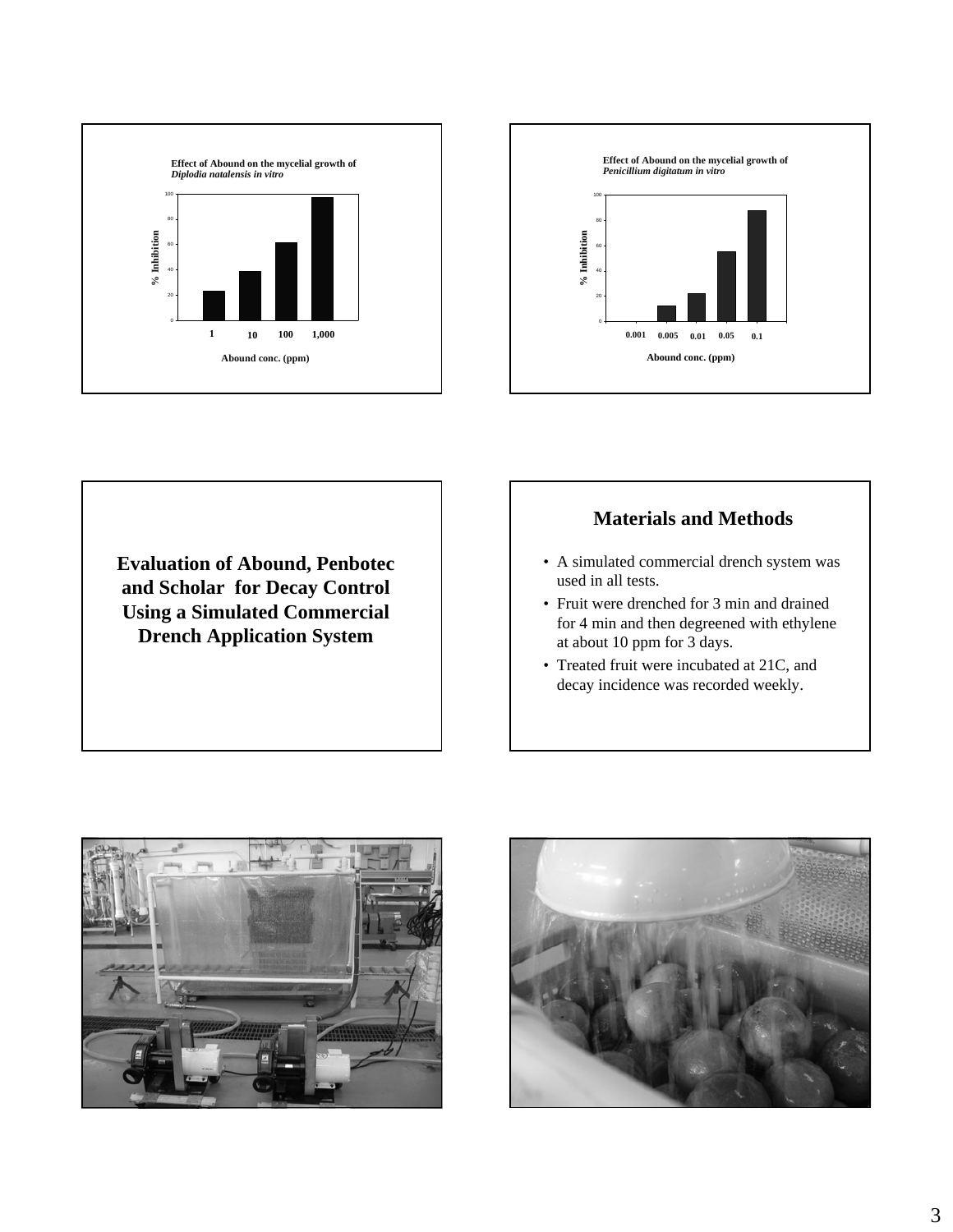









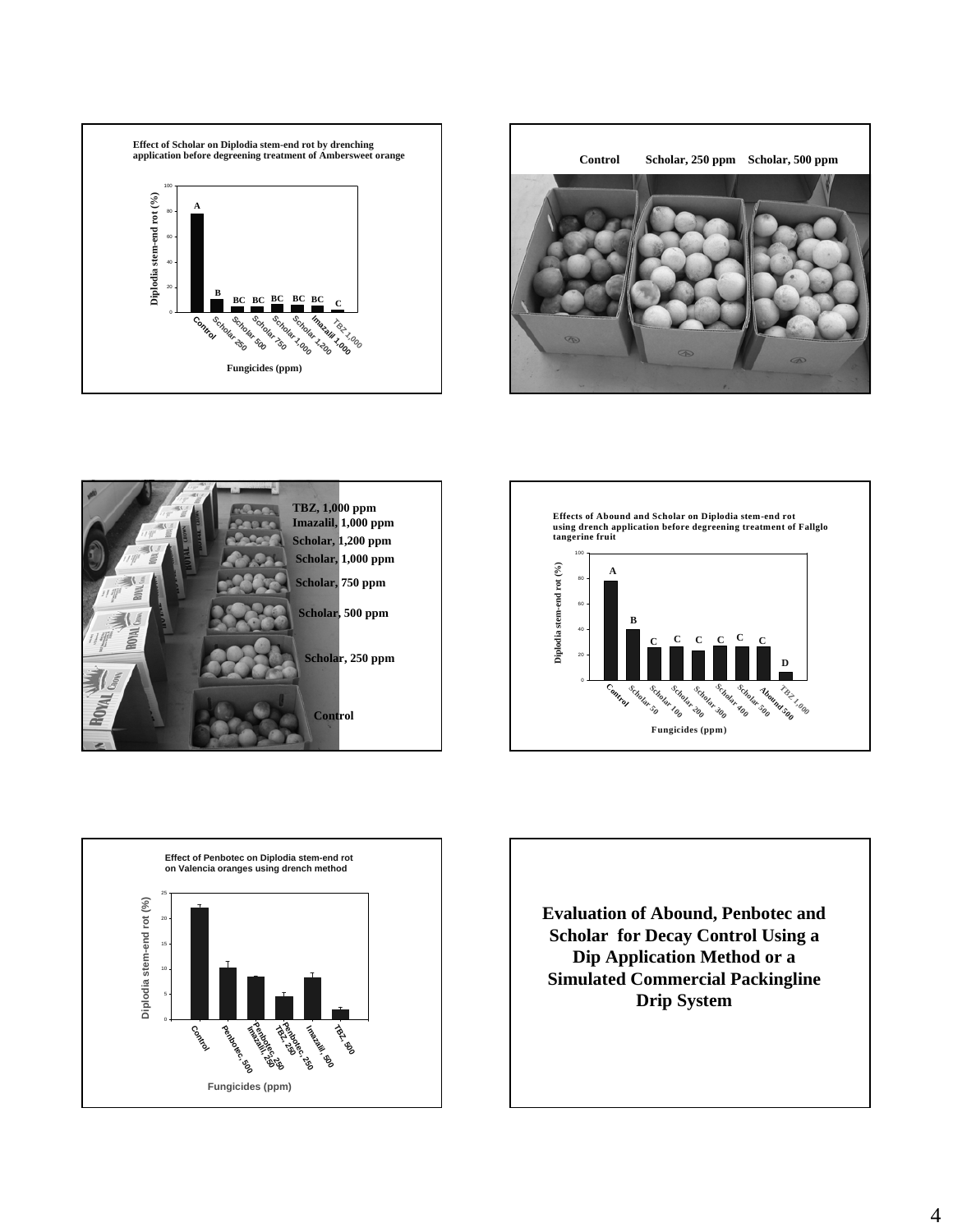## **Materials and Methods**

- Decay was from natural infections or inoculations.
- For dip test, fruit were immersed in fungicide suspension for 1 min, 24 hrs after fruit inoculation.
- For packingline drip test, aqueous fungicides were applied on fruit by a non-recovery drip system with 15 to 20 sec. of contact time over running brushes.
- Fruit ethylene degreening was used for Diplodia stem-end rot evaluation.
- Treated fruit were incubated at 21C, and decay incidence was recorded weekly.









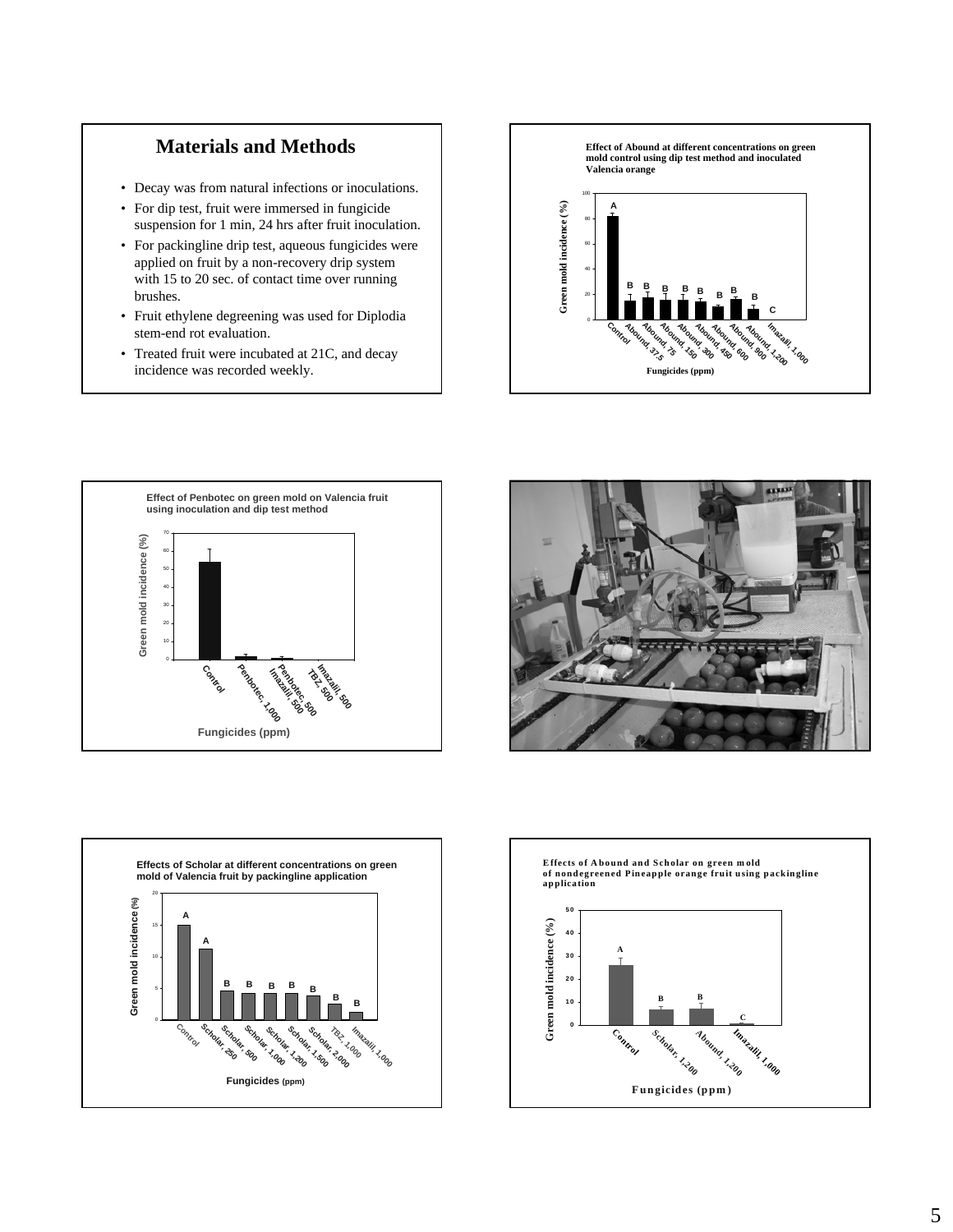



#### **Summary**

- **Currently registered fungicides are TBZ, Imazalil and SOPP. Three new fungicides Scholar, Abound and Penbotec are in process for EPA registration.**
- **Both Abound and Scholar** 
	- **Actively suppressed the mycelial growth of green mold and stem-end rot pathogens** *in vitro.*
	- **Effectively controlled Diplodia stem-end rot using a simulated commercial drench system and packingline application.**
	- **Significantly reduced green mold using a simulated commercial packingline drip application and a dip test method.**

#### **Summary--continued**

- **Scholar**
	- **Showed better control of Diplodia stem-end rot compared to Abound.**
	- **Appears to be a promising alternative to TBZ for the control of stem-end rot and green mold on citrus.**
- **Penbotec**
	- **Showed excellent control of green mold using dip test.** – **Showed moderate activity against Diplodia stem-end rot in**
	- **drench test.**

#### **Summary--continued**

- **New fungicides, Scholar, Abound and Penbotec should provide additional chemical tools to the citrus industry to effectively control postharvest diseases and manage fungicide resistance.**
- **More tests on new fungicides will be conducted.**
- **However, TBZ and Imazalil are still excellent chemicals for decay control as long as no obvious fungicide resistance problems develop in Florida packinghouses.**

|             | Stem-end Rot Molds |          |                          | Sour Rot Anthracnose    |
|-------------|--------------------|----------|--------------------------|-------------------------|
| TBZ         | $+++++$            | $^{+++}$ | $\overline{\phantom{a}}$ | $\pm$                   |
| Imazalil    | $***$              | $+++++$  | $\overline{\phantom{a}}$ | $\ddot{}$               |
| <b>SOPP</b> | $\ddot{}$          | $^{++}$  | $\ddot{}$                | $\overline{\mathbf{?}}$ |